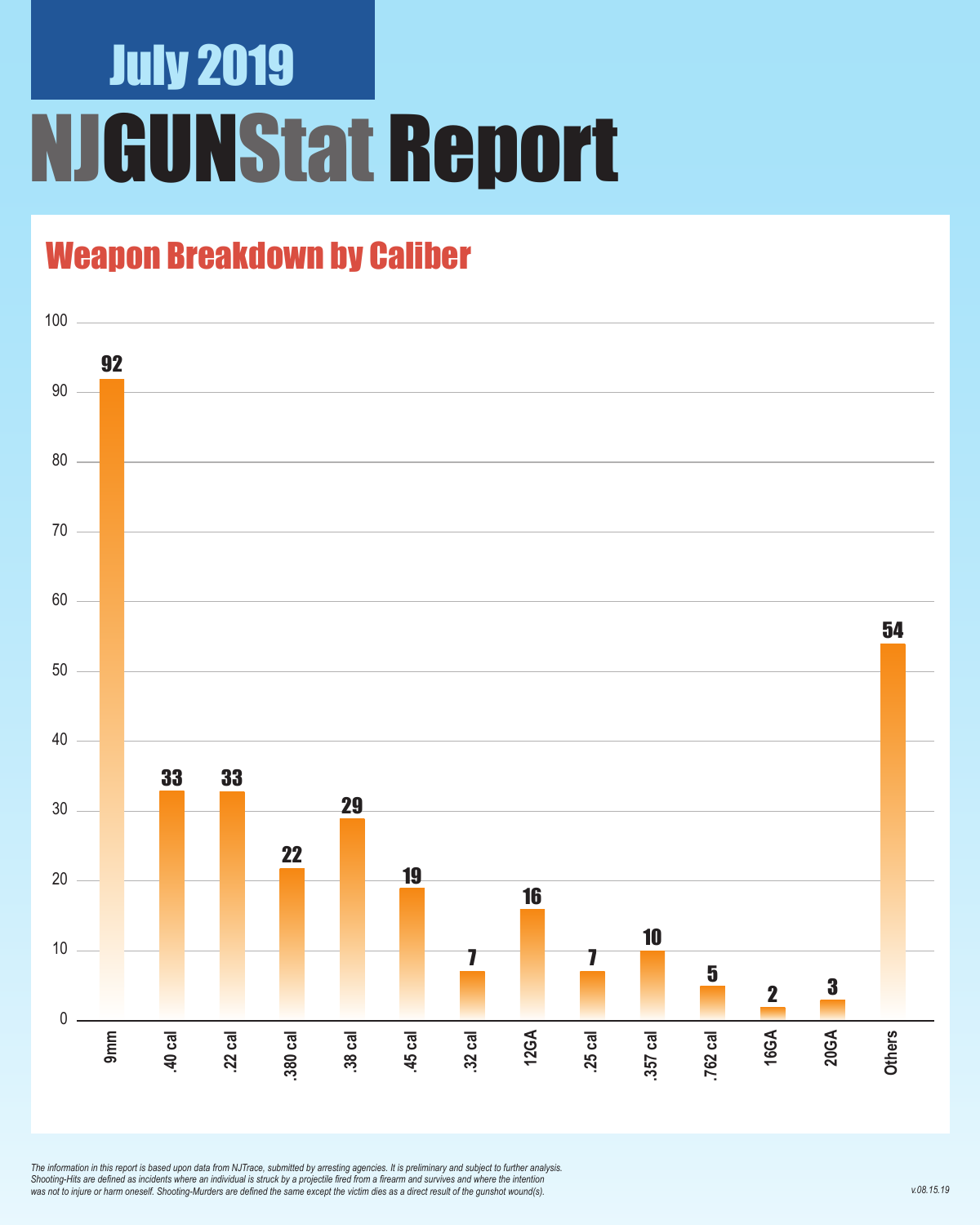# July 2019 NStat Report

#### Gun Recovery Numbers Statewide

| <b>Total Crime Guns Recovered</b>                    | 332 |
|------------------------------------------------------|-----|
| Found Property/Turned in                             | 145 |
| Guns with Possessors                                 | 187 |
| Individuals Arrested with<br>more than One Crime Gun | 12  |

#### New Jersey Counties



#### New Jersey Cities



*The information in this report is based upon data from NJTrace, submitted by arresting agencies. It is preliminary and subject to further analysis. Shooting-Hits are defined as incidents where an individual is struck by a projectile fired from a firearm and survives and where the intention*  was not to injure or harm oneself. Shooting-Murders are defined the same except the victim dies as a direct result of the gunshot wound(s).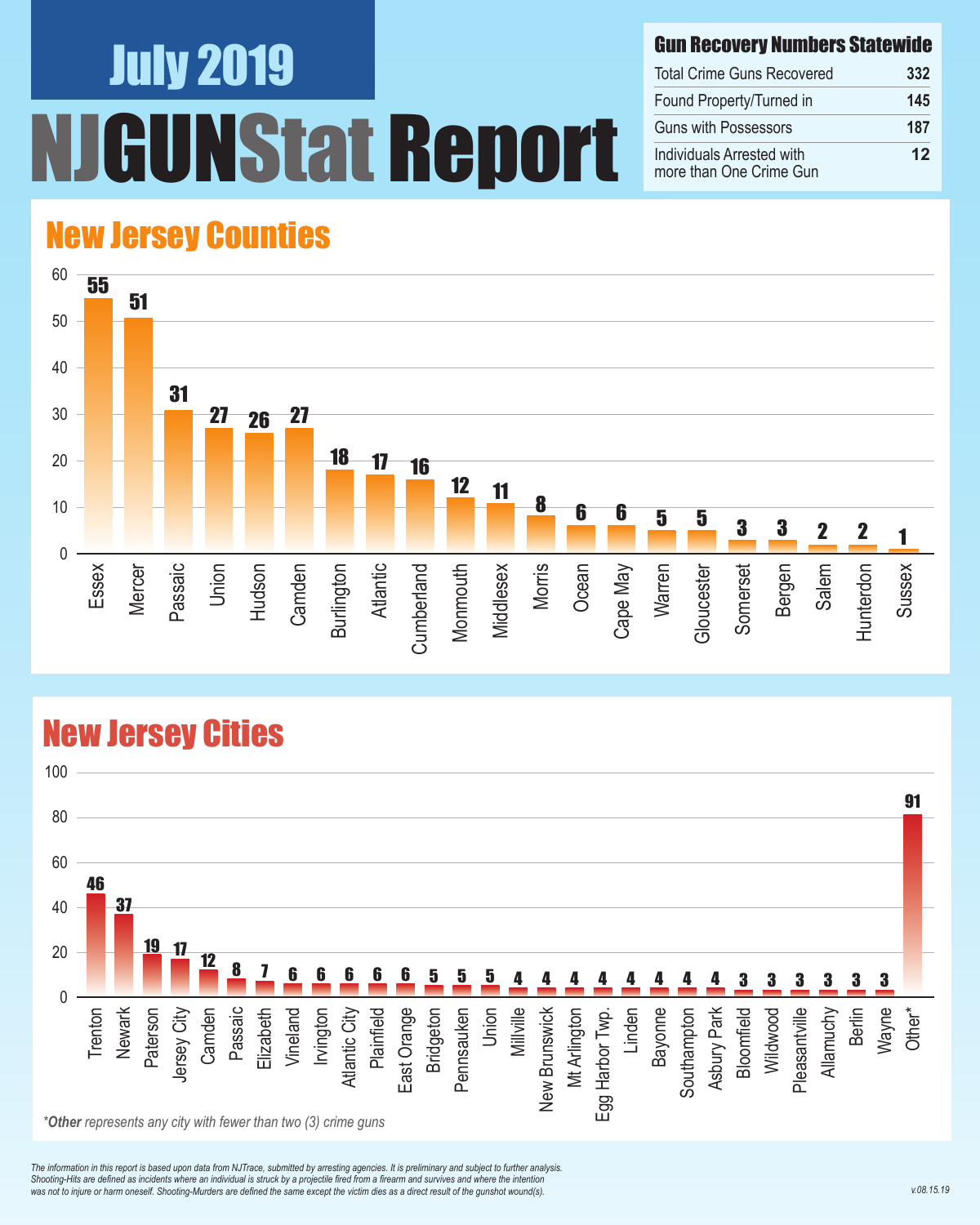## July 2019 NJGUNStat Report

### Weapon Breakdown by Manufacturer



*This chart reflects the information provided to the New Jersey State Police through NJTrace, a statewide program that relies on local police departments to input data on guns used in the commission of a crime. This chart does not rely on any reports from the federal Bureau of Alcohol, Tobacco, Firearms and Explosives (ATF). The information is preliminary and subject to further analysis.*